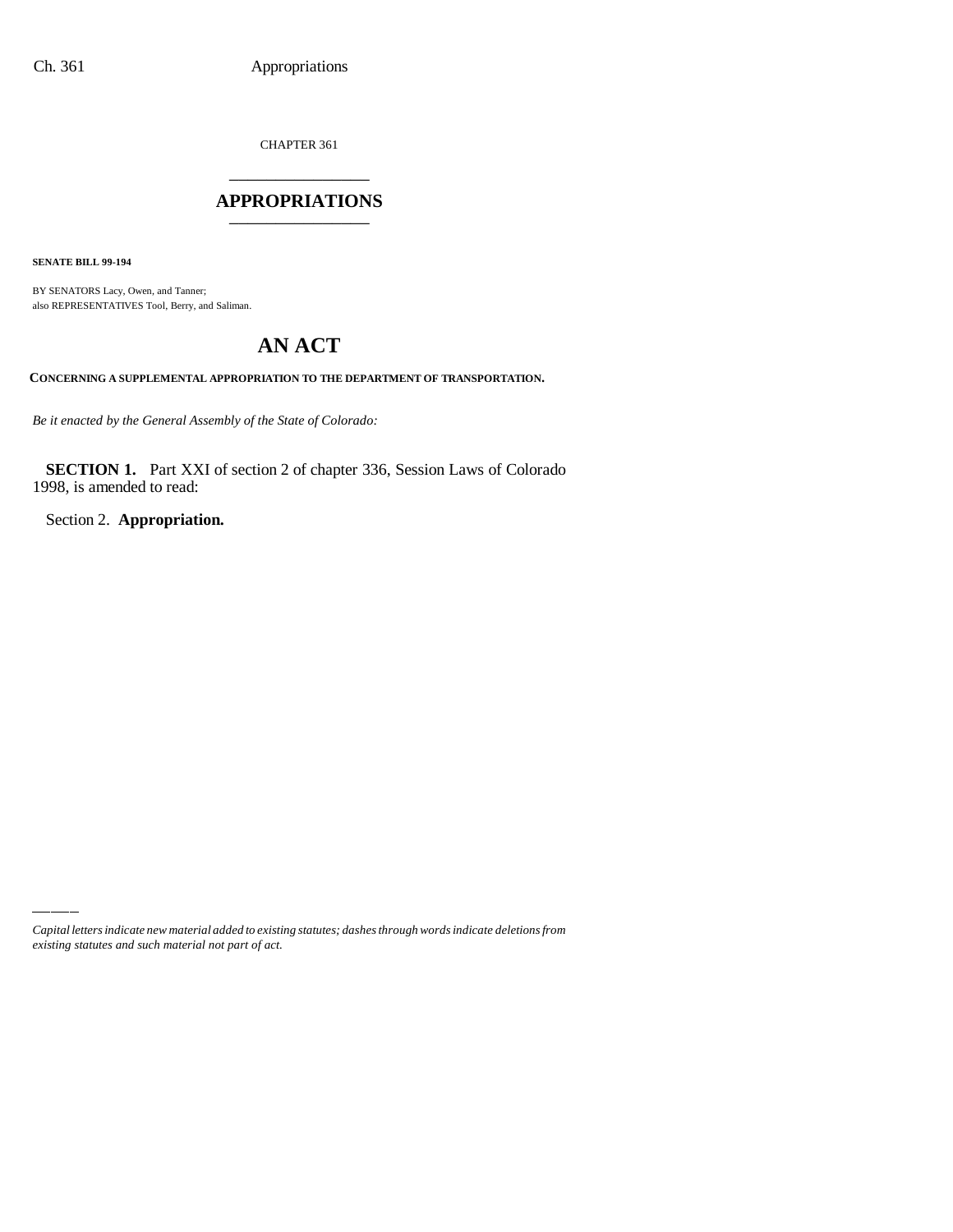|                                           |                   |              |                              | APPROPRIATION FROM |                      |               |                |  |
|-------------------------------------------|-------------------|--------------|------------------------------|--------------------|----------------------|---------------|----------------|--|
|                                           |                   |              |                              | <b>GENERAL</b>     |                      | <b>CASH</b>   |                |  |
|                                           | <b>ITEM &amp;</b> |              | <b>GENERAL</b>               | <b>FUND</b>        | <b>CASH</b>          | <b>FUNDS</b>  | <b>FEDERAL</b> |  |
|                                           | <b>SUBTOTAL</b>   | <b>TOTAL</b> | <b>FUND</b>                  | <b>EXEMPT</b>      | <b>FUNDS</b>         | <b>EXEMPT</b> | <b>FUNDS</b>   |  |
|                                           | \$                | \$           | \$                           | \$                 | \$                   | \$            | \$             |  |
|                                           |                   |              | PART XXI                     |                    |                      |               |                |  |
|                                           |                   |              | DEPARTMENT OF TRANSPORTATION |                    |                      |               |                |  |
| (1) EXECUTIVE DIRECTOR'S<br><b>OFFICE</b> |                   |              |                              |                    |                      |               |                |  |
| Health, Life, and Dental                  | 35,741            |              | 6,585                        |                    | $14,720^{\circ}$     |               | 14,436         |  |
| Short-term Disability                     | 1,883             |              | 412                          |                    | 786 <sup>b</sup>     |               | 685            |  |
| Salary Survey and                         |                   |              |                              |                    |                      |               |                |  |
| Anniversary Increases                     | 62,586            |              | 10,117                       |                    | $23,527$ °           |               | 28,942         |  |
| Workers' Compensation                     | 835               |              |                              |                    | 835 <sup>d</sup>     |               |                |  |
| Legal Services for 120                    |                   |              |                              |                    |                      |               |                |  |
| hours                                     | 5,893             |              | 687                          |                    | $3,929$ <sup>d</sup> |               | 1,277          |  |
| Vehicle Lease Payments                    | 3,144             |              |                              |                    | $3,144^d$            |               |                |  |
| <b>Leased Space</b>                       | 32,316            |              |                              |                    | $32,316^e$           |               |                |  |
|                                           |                   | 142,398      |                              |                    |                      |               |                |  |

<sup>a</sup> Of this amount, \$3,989 shall be from fines collected pursuant to Section 43-4-402, C.R.S., \$2,544 shall be from the Motorcycle Operator Safety Training Fund, and \$8,187 shall be from the Aviation Fund.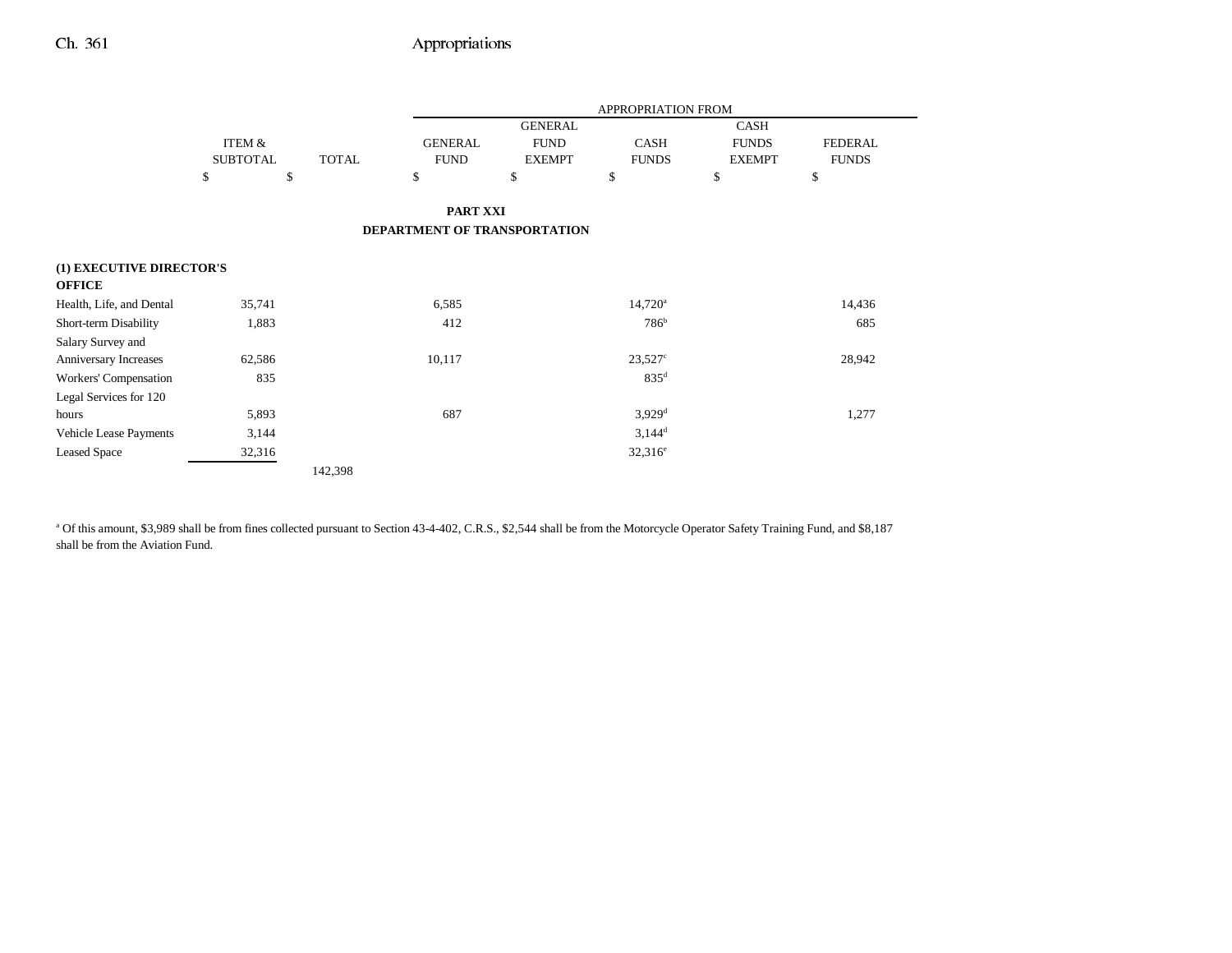<sup>b</sup> Of this amount, \$201 shall be from fines collected pursuant to Section 43-4-402, C.R.S., \$487 shall be from the Aviation Fund, and \$98 shall be from the Motorcycle Operator Safety Training Fund.

c Of this amount, \$16,153 shall be from the Aviation Fund, \$4,911 shall be from fines collected pursuant to Section 43-4-402, C.R.S., and \$2,463 shall be from the Motorcycle Operator Safety Training Fund.

d These amounts shall be from the Aviation Fund.

e Of this amount, \$6,182 shall be from fines collected pursuant to Section 43-4-402, C.R.S., and \$26,134 shall be from the Aviation Fund.

### **(2) OFFICE OF TRANSPORTATION SAFETY**

#### **(A) Transportation Safety Program**

| Personal Services               | 402,949        | 201,474 |                        | 201,475     |
|---------------------------------|----------------|---------|------------------------|-------------|
|                                 | $(7.5$ FTE $)$ |         |                        |             |
| <b>Operating Expenses</b>       | 69,246         | 34,623  |                        | 34,623      |
| <b>Indirect Cost Assessment</b> | 44,359         | 22,179  |                        | 22,180      |
| Highway Safety Plan             | 2,400,000      |         |                        | 2,400,000   |
|                                 |                |         |                        | $(3.0$ FTE) |
|                                 | 2,916,554      |         |                        |             |
|                                 |                |         |                        |             |
| (B) Special Purpose             |                |         |                        |             |
| Law Enforcement                 |                |         |                        |             |
| <b>Assistance Fund - Grants</b> |                |         |                        |             |
| to Cities and Counties          | 1,300,856      |         | 1,300,856 <sup>a</sup> |             |
|                                 |                |         | $(2.0$ FTE)            |             |
| <b>Fatal Accident Reporting</b> |                |         |                        |             |
| System                          | 77,608         |         |                        | 77,608      |
|                                 |                |         |                        | $(1.0$ FTE) |
| Drunk Driving Prevention        |                |         |                        |             |
| Program                         | 500,000        |         |                        | 500,000     |
|                                 |                |         |                        |             |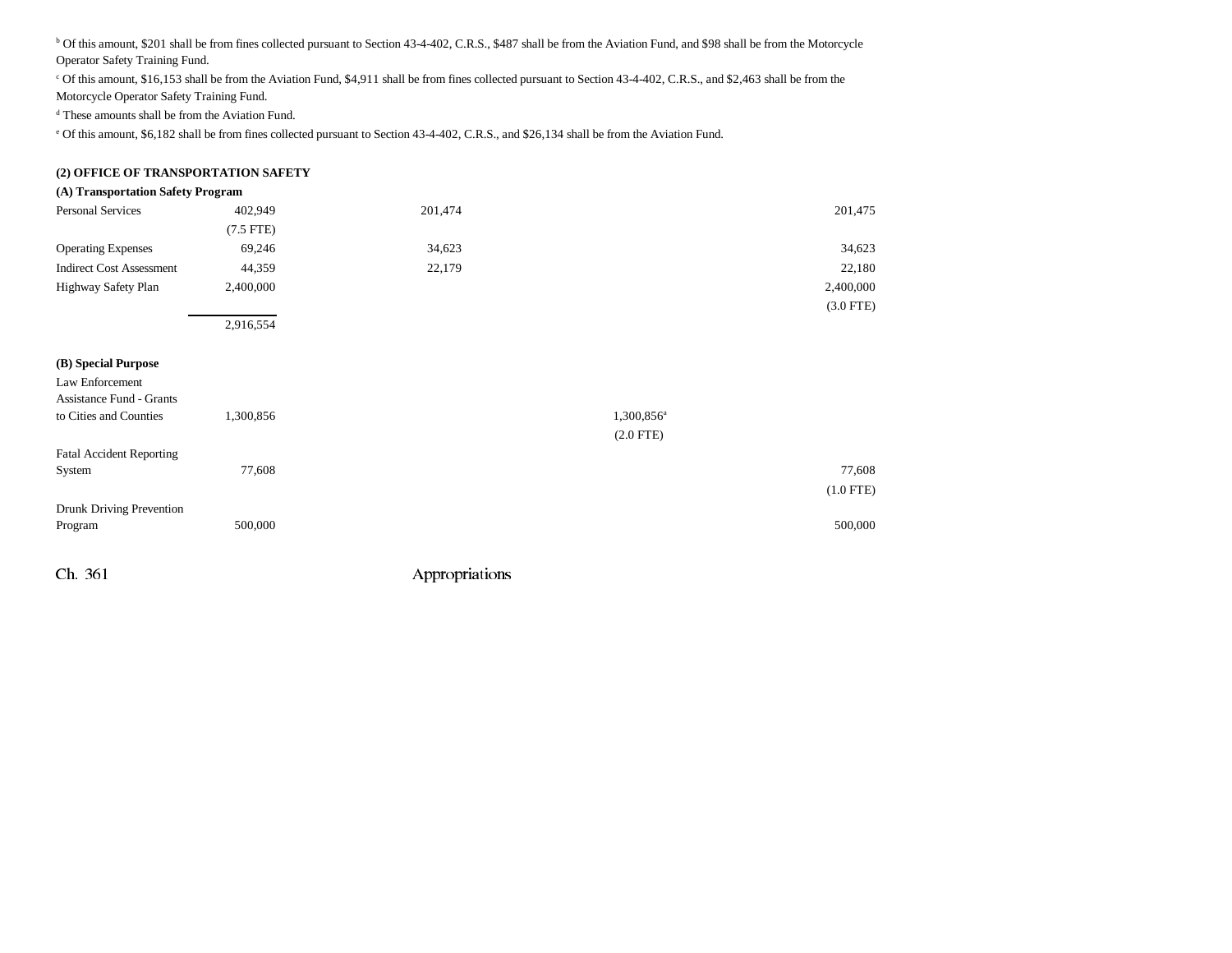|                               |                           |              | APPROPRIATION FROM            |                                                |                             |                                              |                                |  |
|-------------------------------|---------------------------|--------------|-------------------------------|------------------------------------------------|-----------------------------|----------------------------------------------|--------------------------------|--|
|                               | ITEM &<br><b>SUBTOTAL</b> | <b>TOTAL</b> | <b>GENERAL</b><br><b>FUND</b> | <b>GENERAL</b><br><b>FUND</b><br><b>EXEMPT</b> | <b>CASH</b><br><b>FUNDS</b> | <b>CASH</b><br><b>FUNDS</b><br><b>EXEMPT</b> | <b>FEDERAL</b><br><b>FUNDS</b> |  |
|                               | \$                        | \$           | \$                            | \$                                             | \$                          | \$                                           | \$                             |  |
|                               |                           |              |                               |                                                |                             |                                              |                                |  |
|                               |                           |              |                               |                                                |                             |                                              | $(0.5$ FTE $)$                 |  |
| <b>Alcohol Traffic Safety</b> |                           |              |                               |                                                |                             |                                              |                                |  |
| Program                       | 725,000                   |              |                               |                                                |                             |                                              | 725,000                        |  |
| Motorcycle Operator           |                           |              |                               |                                                |                             |                                              |                                |  |
| <b>Safety Training</b>        | 476,682                   |              |                               |                                                | $476,682^b$                 |                                              |                                |  |
|                               | 560,619                   |              |                               |                                                |                             | 83,937°                                      |                                |  |
|                               |                           |              |                               |                                                | $(1.0$ FTE)                 |                                              |                                |  |
|                               | 3,080,146                 |              |                               |                                                |                             |                                              |                                |  |
|                               | 3,164,083                 |              |                               |                                                |                             |                                              |                                |  |

a This amount shall be from fines collected pursuant to Section 43-4-402, C.R.S.

 $^{\rm b}$  This amount shall be from the Motorcycle Operator Safety Training Fund.

c THIS AMOUNT SHALL BE FROM RESERVES IN THE MOTORCYCLE OPERATOR SAFETY TRAINING FUND.

5,996,700

6,080,637

**(3) DIVISION OF TRANSPORTATION DEVELOPMENT**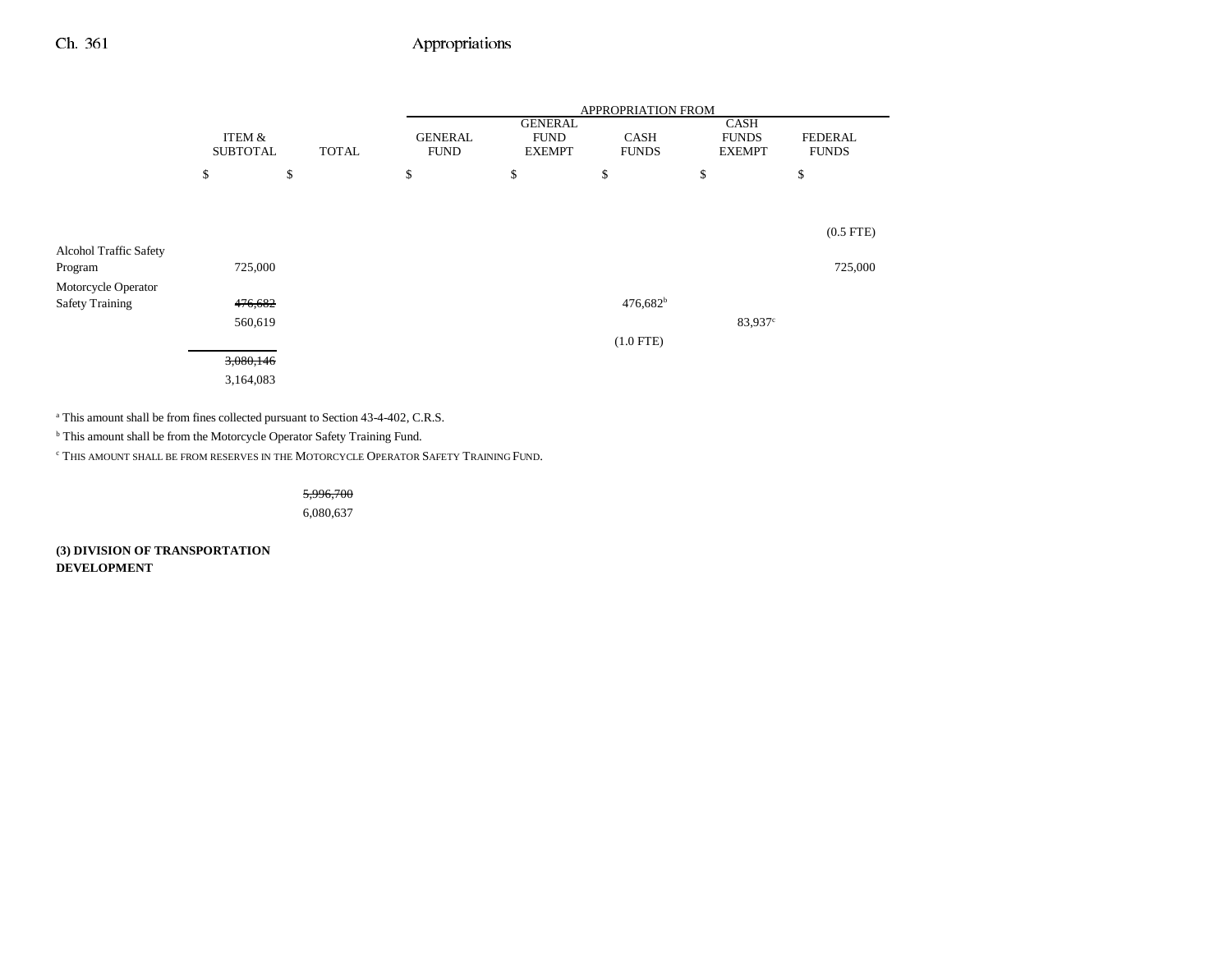| <b>Transportation Services</b> |             |           |        |                |         |
|--------------------------------|-------------|-----------|--------|----------------|---------|
| for the Handicapped and        |             |           |        |                |         |
| Elderly                        | 101,045     |           | 20,209 |                | 80,836  |
|                                | $(1.6$ FTE) |           |        |                |         |
| Disbursements for Services     |             |           |        |                |         |
| for the Handicapped and        |             |           |        |                |         |
| Elderly                        | 916,135     |           |        | $152,689(L)^a$ | 763,446 |
|                                |             | 1,017,180 |        |                |         |

<sup>a</sup> This amount shall be from funds provided by local governments and non-profit transit operators for purchase of vehicles to provide transportation services to elderly and handicapped citizens.

| (4) DIVISION OF AERONAUTICS     |           |           |                        |                |
|---------------------------------|-----------|-----------|------------------------|----------------|
| <b>Personal Services</b>        | 352,800   |           | $256,671$ <sup>a</sup> | 96,129         |
|                                 |           |           | $(5.0$ FTE)            | $(2.0$ FTE $)$ |
| <b>Operating Expenses</b>       | 71,331    |           | 71,331 <sup>a</sup>    |                |
| <b>Indirect Cost Assessment</b> | 21,610    |           | $21,610^a$             |                |
| Federal Grants and              |           |           |                        |                |
| Refunds                         | 111,149   |           |                        | 111,149        |
| Formula Refunds                 | 6,947,494 |           | 6,947,494 <sup>a</sup> |                |
| <b>Discretionary Grants</b>     | 2,398,401 |           | 2,398,401 <sup>a</sup> |                |
|                                 |           | 9,902,785 |                        |                |

a These amounts shall be from the Aviation Fund.

| $(5)$ ADMINISTRATION <sup>208, 209</sup> | 20.087.968 | 20.087.968*             |
|------------------------------------------|------------|-------------------------|
|                                          | 19.995.859 | 19,995,859 <sup>a</sup> |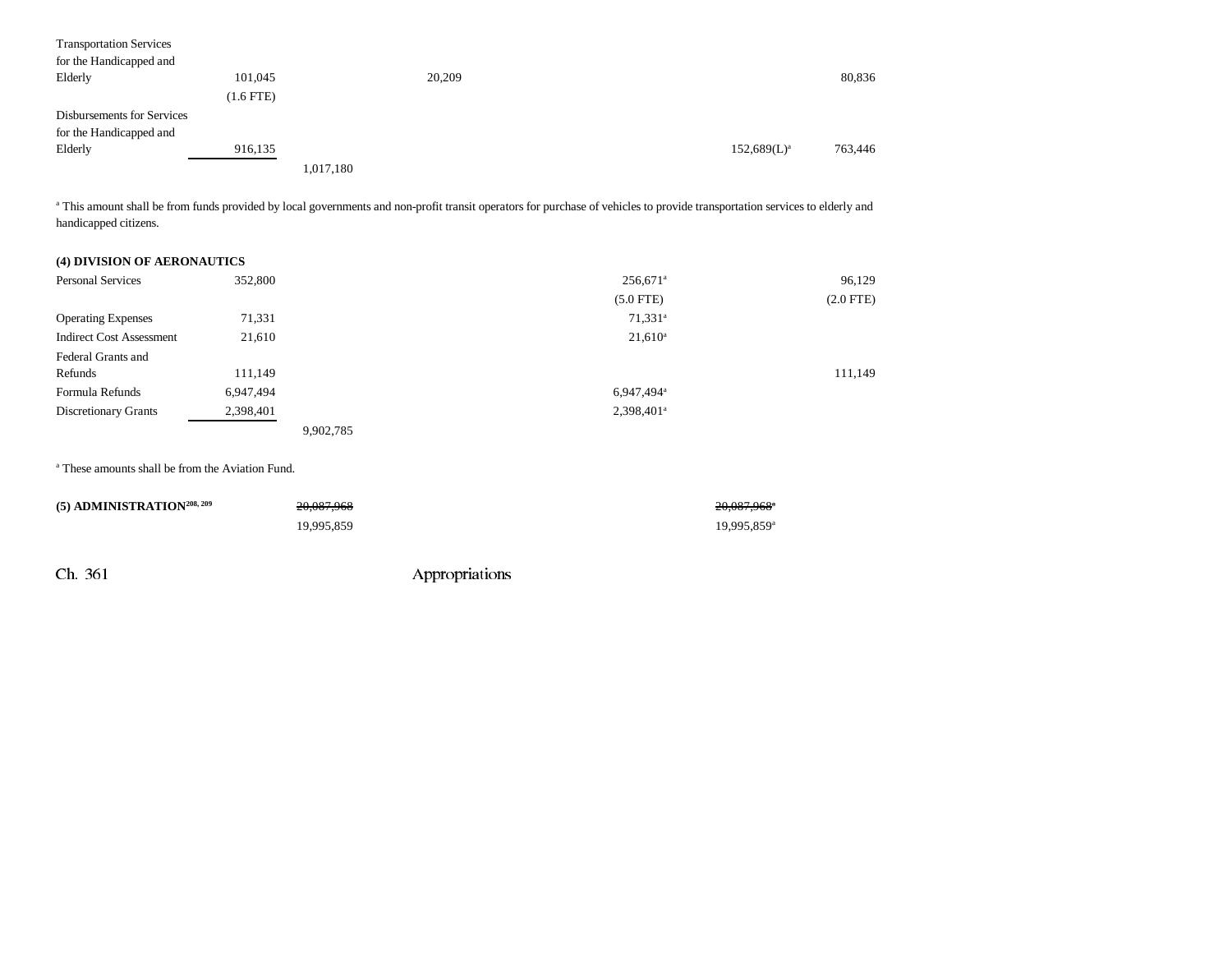|                 |              |             | APPROPRIATION FROM |              |               |              |  |  |  |
|-----------------|--------------|-------------|--------------------|--------------|---------------|--------------|--|--|--|
|                 |              |             | GENERAL.           |              | CASH          |              |  |  |  |
| ITEM &          |              | GENERAL     | <b>FUND</b>        | CASH         | <b>FUNDS</b>  | FEDERAL      |  |  |  |
| <b>SUBTOTAL</b> | <b>TOTAL</b> | <b>FUND</b> | <b>EXEMPT</b>      | <b>FUNDS</b> | <b>EXEMPT</b> | <b>FUNDS</b> |  |  |  |
| ¢               |              |             |                    |              |               |              |  |  |  |

#### $(220.2 \text{ FTE})^b$

<sup>a</sup> Of this amount, \$18,602,881 \$18,510,772 shall be from the State Highway Fund, and \$1,485,087(T) shall be funded internally by various cash funds exempt sources in the Department. This amount also includes legal services for 16,367 hours.

b Of this number, 202.2 FTE are administrative FTE funded by the State Highway Fund, and 18.0 FTE are funded internally by various cash funds exempt sources in the Department.

| (6) CONSTRUCTION,       |                         |                  |                          |             |
|-------------------------|-------------------------|------------------|--------------------------|-------------|
| <b>MAINTENANCE, AND</b> |                         |                  |                          |             |
| <b>OPERATIONS</b>       | 583,692,581             | $9.422.145(L)^a$ | 360.228.887 <sup>b</sup> | 214,041,549 |
|                         | $(3.052.9 \text{ FTE})$ |                  |                          |             |

a This amount shall be from funds provided by local governments for highway maintenance and construction projects.

<sup>b</sup> This amount shall be from the State Highway Fund. This amount includes \$48,231 \$43,302 for leased space at the Grand Junction State Office Building, and \$56,341 \$52,961 for leased space at 700 Kipling Street. These funds are subject to appropriation by the State Transportation Commission pursuant to Sections 43-1-106(8)(h) and 43-1-113(14)(a), C.R.S. They are included here for informational purposes.

**(7) GAMING IMPACTS**<sup>210</sup> 3,066,000 3,066,000 3,066,000 3,066,000 3,066,000 3,066,000 3,066,000 3,066,000 3,066,000 3,066,000 3,066,000 3,066,000 3,066,000 3,066,000 3,066,000 3,066,000 3,066,000 3,066,000 3,066,000 3,066,000 3,066,0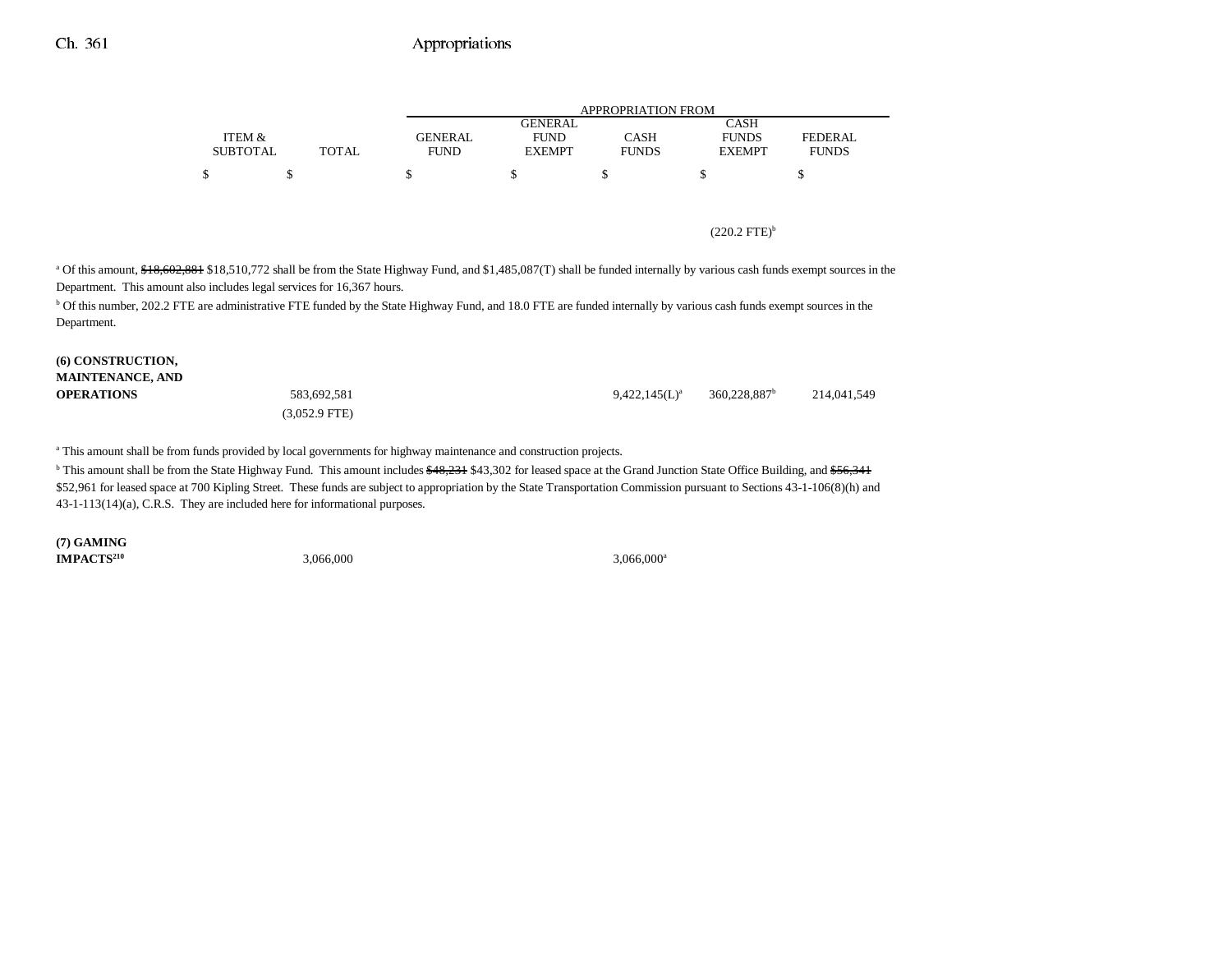<sup>a</sup> This amount shall be from the Limited Gaming Fund pursuant to Section 12-47.1-701 (1)(c)(I), C.R.S.

| (8) COUNTY AND<br><b>MUNICIPAL BRIDGE</b> |                                                                                                                                                                                                                                                                                                                                                        |                          |
|-------------------------------------------|--------------------------------------------------------------------------------------------------------------------------------------------------------------------------------------------------------------------------------------------------------------------------------------------------------------------------------------------------------|--------------------------|
| FUNDS <sup>211</sup>                      | 1,742,855                                                                                                                                                                                                                                                                                                                                              | $1,742.855$ <sup>*</sup> |
|                                           | 2,332,773                                                                                                                                                                                                                                                                                                                                              | 2,332,773 <sup>a</sup>   |
|                                           | <sup>a</sup> This amount shall be from interest earnings on the special account for highway bridges created pursuant to Section 43-4-205(7)(a), C.R.S.                                                                                                                                                                                                 |                          |
| (9) RAIL BANK FUND                        | 1,000,000                                                                                                                                                                                                                                                                                                                                              | $1,000,000$ <sup>a</sup> |
|                                           | <sup>a</sup> This amount shall be from reserves in the Rail Bank Fund created pursuant to Section 43-1-1309, C.R.S.                                                                                                                                                                                                                                    |                          |
| $(10)$ HIGHWAY                            |                                                                                                                                                                                                                                                                                                                                                        |                          |
| <b>CONSTRUCTION</b>                       | 158,400,000                                                                                                                                                                                                                                                                                                                                            | 158,400,000 <sup>*</sup> |
|                                           | 162,200,000                                                                                                                                                                                                                                                                                                                                            | 162,200,000 <sup>a</sup> |
| informational purposes.                   | <sup>a</sup> This amount represents funding provided by the General Assembly for highway construction projects pursuant to Sections 39-26-123(2) and 43-4-206(2), C.R.S. These<br>funds are subject to appropriation by the State Transportation Commission pursuant to Sections 43-1-106(8)(h) and 43-1-113(14)(a), C.R.S. They are included here for |                          |

#### **TOTALS PART XXI (TRANSPORTATION)4,**

| \$785,048,467 | \$296.286 | \$25,783,302"   | \$539,869,544*              | \$219,099,335 |
|---------------|-----------|-----------------|-----------------------------|---------------|
| \$789,430,213 |           | $$26.373.220^a$ | $$543.661.372$ <sup>a</sup> |               |

**5**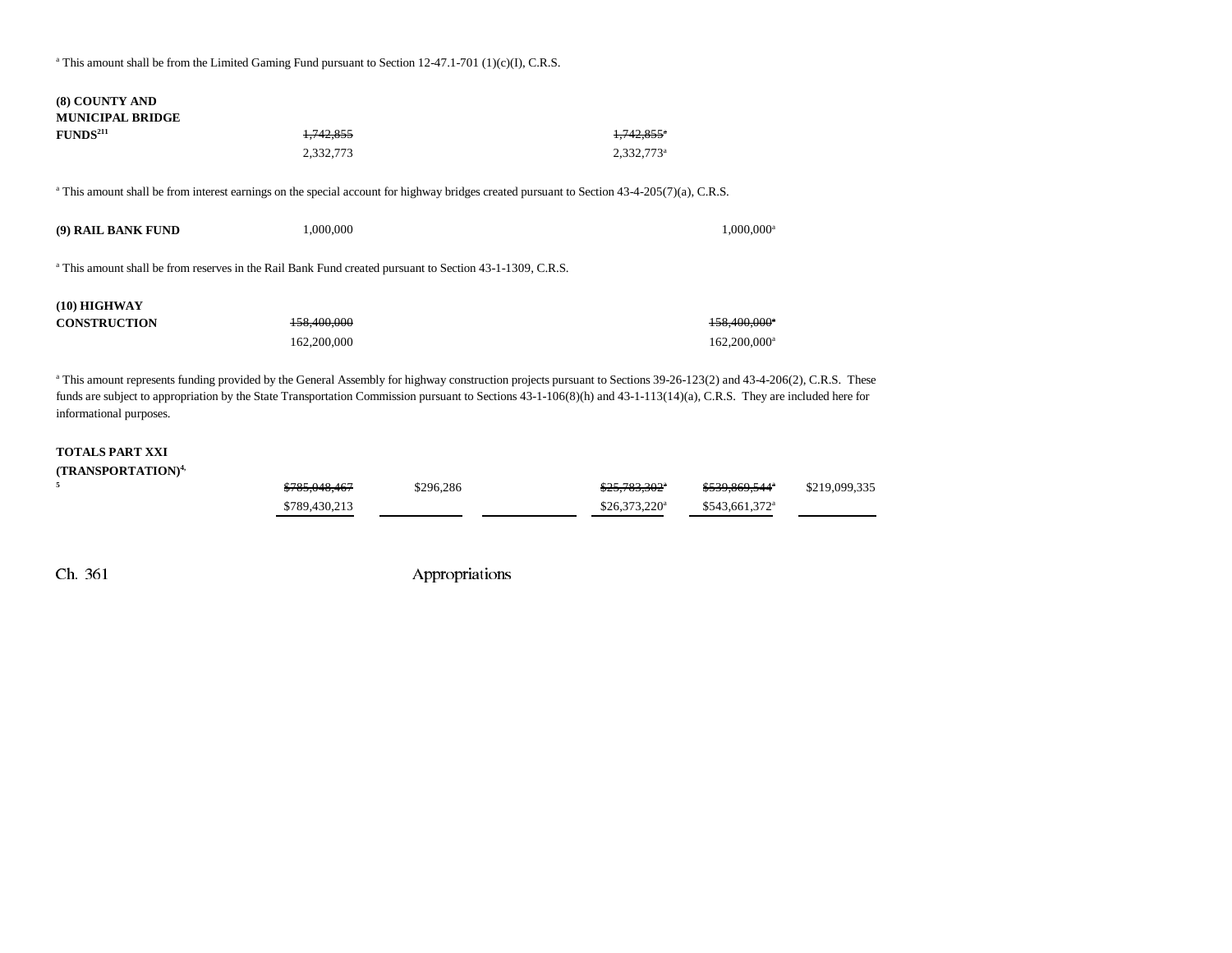|                 |              | APPROPRIATION FROM |                |              |               |                |  |  |
|-----------------|--------------|--------------------|----------------|--------------|---------------|----------------|--|--|
|                 |              |                    | <b>GENERAL</b> |              | <b>CASH</b>   |                |  |  |
| ITEM &          |              | GENERAL            | <b>FUND</b>    | CASH         | <b>FUNDS</b>  | <b>FEDERAL</b> |  |  |
| <b>SUBTOTAL</b> | <b>TOTAL</b> | <b>FUND</b>        | <b>EXEMPT</b>  | <b>FUNDS</b> | <b>EXEMPT</b> | <b>FUNDS</b>   |  |  |
| ¢               |              |                    |                |              |               |                |  |  |

a Of these amounts, \$1,485,087 contains a (T) notation, and \$9,574,834 contains an (L) notation.

**FOOTNOTES** -- The following statements are referenced to the numbered footnotes throughout section 2.

- 4 (Governor lined through this provision. See L. 98, p. 2193.)
- 5 All Departments, Totals -- The General Assembly requests that copies of all reports requested in other footnotes contained in this act be delivered to the Joint Budget Committee and the majority and minority leadership in each house of the General Assembly. Each principal department of the state shall produce its rules and regulations in an electronic format that is suitable for public access through electronic means. Such rules and regulations in such format shall be submitted to the Office of Legislative Legal Services for publishing on the Internet. It is the intent of the General Assembly that this be done within existing resources..
- 208 Department of Transportation, Administration -- This line item includes \$95,805 for the Department of Transportation's Year 2000 implementation plan. It is the intent of the General Assembly that this amount be restricted by the State Controller until the Commission on Information Management has reviewed and approved the Department's Year 2000 implementation plan.
- 209 Department of Transportation, Administration -- The Department is requested to complete state budget forms for Administration personal services that provide information for each office or section within the Administration line item. This information should be sufficiently detailed to allow calculation for Option 8 purposes. PERA and Medicare should also